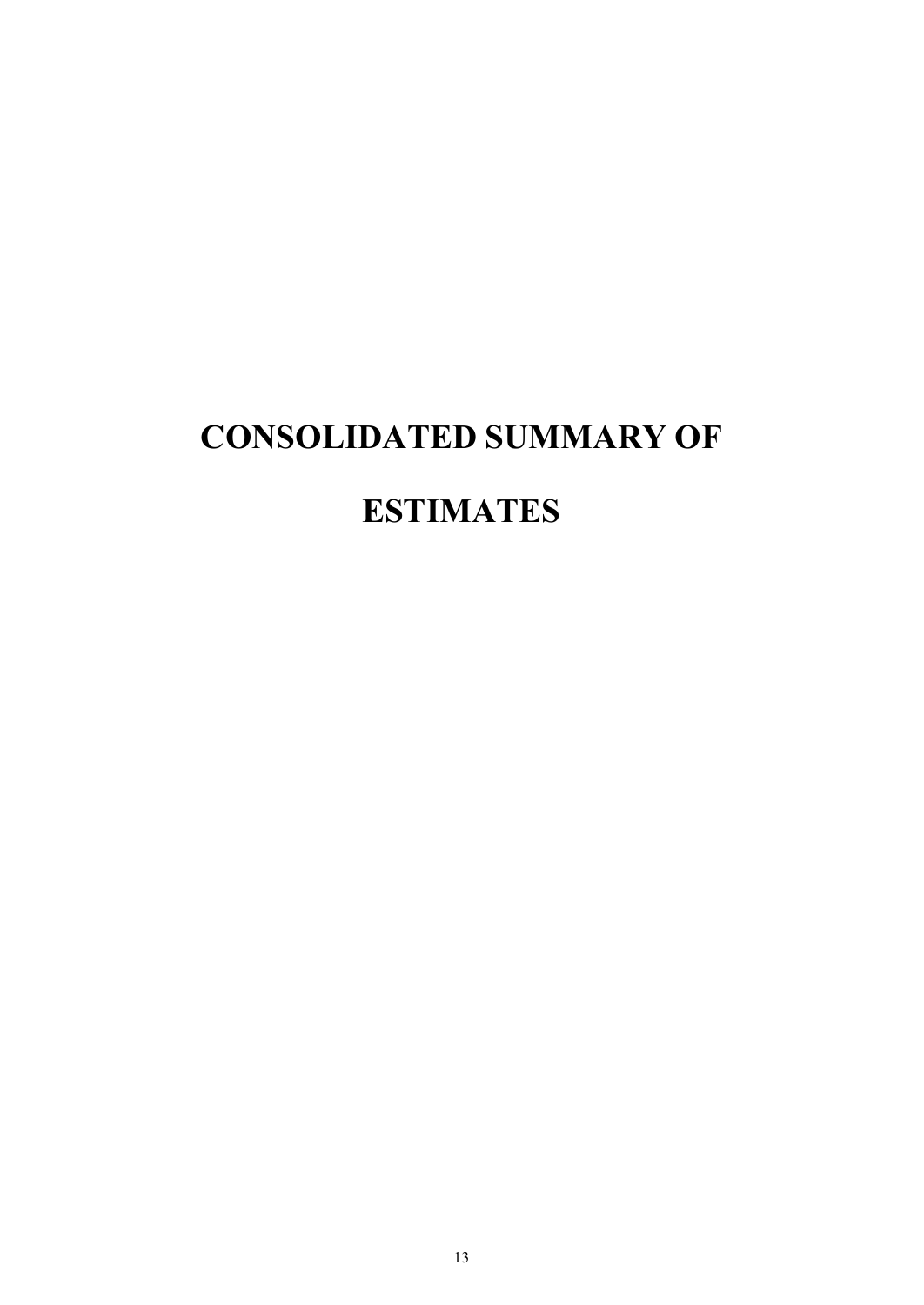#### **Background**

The Government's financial activities are undertaken through a variety of accounts and funds. The General Revenue Account acts as the main funding device with resources being transferred to or from the other funds as appropriate. The tables below indicate the consolidated position of the General Revenue Account and the following eight Funds: Capital Works Reserve Fund, Capital Investment Fund, Civil Service Pension Reserve Fund, Disaster Relief Fund, Innovation and Technology Fund, Land Fund, Loan Fund and Lotteries Fund. They exclude the Bond Fund which does not form part of the fiscal reserves and is managed separately.

|                                    | 2021-22 Revised Estimate |                        |                        |                                          |                                     |                                            |                        |  |
|------------------------------------|--------------------------|------------------------|------------------------|------------------------------------------|-------------------------------------|--------------------------------------------|------------------------|--|
|                                    | Opening<br>Balance       | Revenue                | Expenditure            | Proceeds<br>from<br>Issuance<br>of Bonds | Net<br>Transfer<br>between<br>Funds | Surplus/<br>(Deficit)<br>after<br>Transfer | Closing<br>Balance     |  |
|                                    | $\mathop{\mathrm{Sm}}$   | $\mathop{\mathrm{Sm}}$ | $\mathop{\mathrm{Sm}}$ | $\mathop{\mathrm{Sm}}$                   | $\mathfrak{m}$                      | $\mathop{\mathrm{Sm}}$                     | $\mathop{\mathrm{Sm}}$ |  |
| General Revenue Account            | 464,729                  | 484,400                | 600,196                |                                          | 23,636                              | (92,160)                                   | 372,569                |  |
| Capital Works Reserve Fund         | 130,685                  | 151,592                | 85,646                 | 35,124                                   | (35,000)                            | 66,070                                     | 196,755                |  |
| Capital Investment Fund            | 21,793                   | 1,230                  | 3,190                  |                                          |                                     | (1,960)                                    | 19,833                 |  |
| Civil Service Pension Reserve Fund | 42,770                   | 3,022                  |                        |                                          | 3,021                               | 6,043                                      | 48,813                 |  |
| Disaster Relief Fund               | 27                       | 6                      | 29                     |                                          | 68                                  | 45                                         | 72                     |  |
| Innovation and Technology Fund     | 23,003                   | 1,296                  | 3,537                  |                                          | 5,175                               | 2,934                                      | 25,937                 |  |
| Land Fund                          | 219,691                  | 37,677                 | 1                      |                                          |                                     | 37,676                                     | 257,367                |  |
| Loan Fund                          | 4,255                    | 921                    | 3,434                  |                                          | 2,000                               | (513)                                      | 3,742                  |  |
| Lotteries Fund                     | 20,814                   | 2,589                  | 2,922                  |                                          | 1,100                               | 767                                        | 21,581                 |  |
| Total                              | 927,767                  | 682,733                | 698,955                | 35,124                                   |                                     | 18,902                                     | 946,669                |  |
|                                    |                          |                        |                        |                                          |                                     |                                            |                        |  |

### **Summary of Estimated Financial Position**

|                                    | 2022-23 Estimate       |                        |                        |                                          |                                            |                                            |                        |
|------------------------------------|------------------------|------------------------|------------------------|------------------------------------------|--------------------------------------------|--------------------------------------------|------------------------|
|                                    | Opening<br>Balance     | Revenue                | Expenditure            | Proceeds<br>from<br>Issuance<br>of Bonds | <b>Net</b><br>Transfer<br>between<br>Funds | Surplus/<br>(Deficit)<br>after<br>Transfer | Closing<br>Balance     |
|                                    | $\mathop{\mathrm{Sm}}$ | $\mathop{\mathrm{Sm}}$ | $\mathop{\mathrm{Sm}}$ | $\mathop{\mathrm{Sm}}$                   | $\mathop{\mathrm{Sm}}$                     | $\mathop{\mathrm{Sm}}$                     | $\mathop{\mathrm{Sm}}$ |
| General Revenue Account            | 372,569                | 500,798                | 692,074                |                                          | 94,229                                     | (97, 047)                                  | 275,522                |
| Capital Works Reserve Fund         | 196,755                | 138,786                | 95,954                 | 35,100                                   | (100,000)                                  | (22,068)                                   | 174,687                |
| Capital Investment Fund            | 19,833                 | 1,847                  | 6,196                  |                                          |                                            | (4,349)                                    | 15,484                 |
| Civil Service Pension Reserve Fund | 48,813                 | 5,051                  |                        |                                          |                                            | 5,051                                      | 53,864                 |
| Disaster Relief Fund               | 72                     | 7                      |                        |                                          | 21                                         | 28                                         | 100                    |
| Innovation and Technology Fund     | 25,937                 | 1,602                  | 5,885                  |                                          | 4,750                                      | 467                                        | 26,404                 |
| Land Fund                          | 257,367                | 62,390                 | 79                     |                                          |                                            | 62,311                                     | 319,678                |
| Loan Fund                          | 3,742                  | 1,532                  | 2,849                  |                                          | 1,000                                      | (317)                                      | 3,425                  |
| Lotteries Fund                     | 21,581                 | 3,845                  | 4,252                  |                                          |                                            | (407)                                      | 21,174                 |
| Total                              | 946,669                | 715,858                | 807,289                | 35,100                                   |                                            | (56,331)                                   | 890,338                |